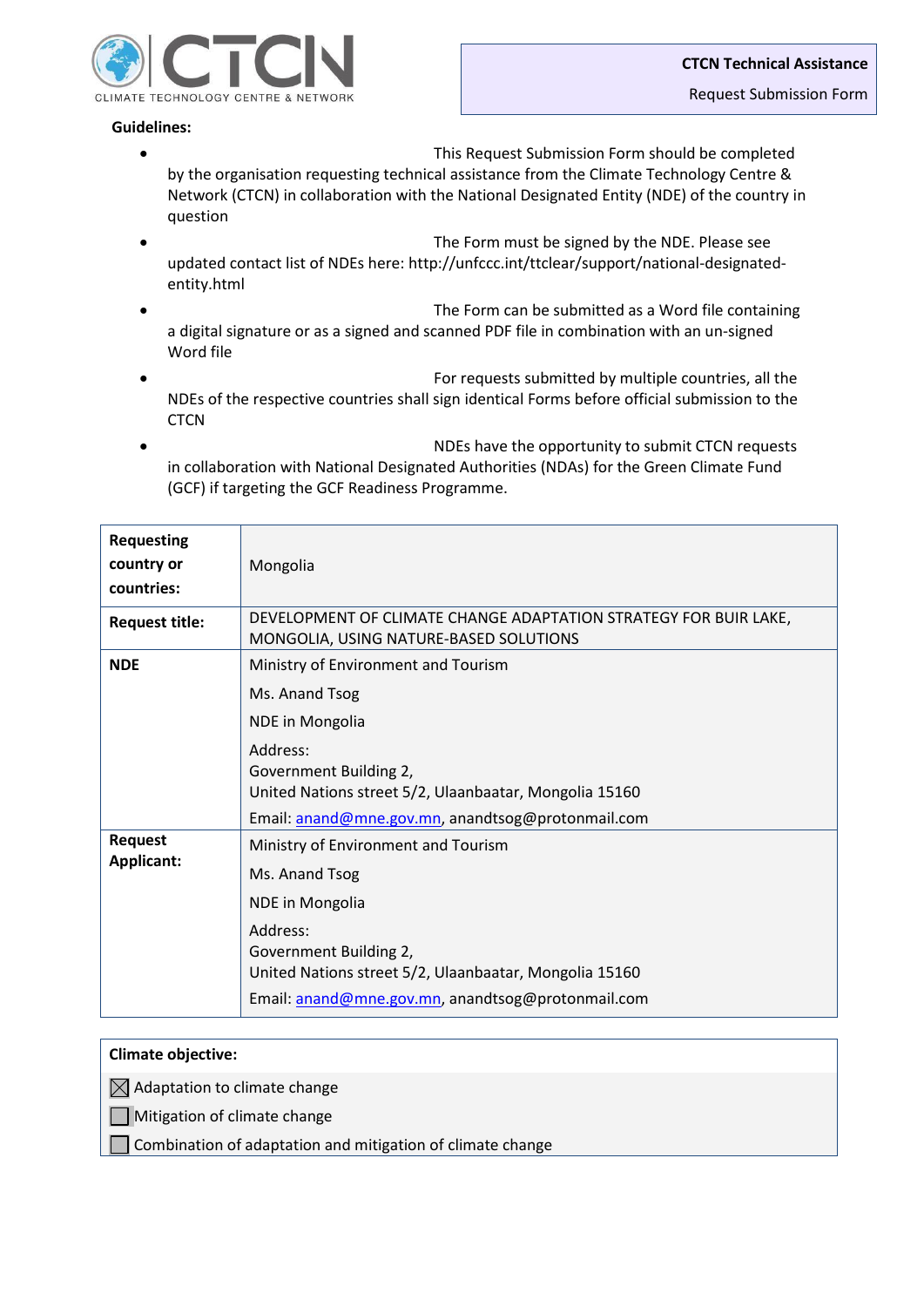

**CTCN Technical Assistance**

Request Submission Form

#### **Geographical scope:**

**Community level** 

 $\boxtimes$  Sub-national

 $\boxtimes$  National

Multi-country

Buir Lake is a fresh transboundary water resource in Khalkh soum, Dornod Province of Mongolia and a part of the Amur-Heilong basin and the fifth largest lake in Mongolia. The lake's northern shore marks the boundary between Mongolia and China. It is fed by the surface waters of the Khalkha River and by groundwater of the Buir-Khalkha Aquifer. The surface area of the lake is 615 km2, and maximum depth is 10.4 m. The lake basin area is 25,000 km2 and mean volume of the lake is 3.8 km. Buir Lake is very rich in plankton, benthic invertebrates, and other aquatic biota and is one of the most biologically rich lakes in Mongolia.

**Problem statement related to climate change** (up to one page):

Mongolia is in the arid and semi-arid region; therefore, the amount of precipitation generally is low. The larger part of precipitation falls in the warm season and only below 3% of winter precipitation falls as snow. The spatial distribution of precipitation in Mongolia is very specific due to a vast area, land composition, roughness and geographical peculiarity. Typically, precipitation decreases from north to south and from east to west; however, surface roughness has much impact on the spatial distribution of precipitation.

The surface water resource of Mongolia composed mainly from lake water (Tserensodnom J.et al., 1996) which is about 500 cubic km and another 19.4 cubic km accumulates in glaciers (Davaa G. et al., 2012).

Climate change studies show that a near-surface temperature and its annual mean over Mongolia have increased by 2.24° C between 1940-2016 periods, and during the period there has been 7% decrease in annual precipitation whereas a disproportionally large decrease occurred for summer rain. From 1940 to 2016, winter snow increased by 22% over the recorded period, while winter snow increased about 40% since 1961, indicating an intensification of the trend. A slight increase of precipitation is expected for the future, but the expected evaporation increase is expected to be several times higher than the expected precipitation increase.

Climate change impacts on water resources have been visible; surface water resources have been declining over the years as numbers of lakes been dried out. Total glaciers retreated by 29.9 in last 70 years. Glacier retreat and shrinkage intensified after 1990<sup>th</sup> and the most intensive ablation occurred in last 10 years (Davaa G, 2015). As glaciers are melting, the surcharge water is being evaporated or runoff without any added value to the surrounding communities, wildlife, and ecosystems.

At the national level, Mongolia has adequate exploitable water resources to meet water demand up to 2030 as per current research. However, there are challenges at certain local levels:

- Potential water shortages in dry months due to limited exploitable surface water resources caused by major seasonal disparities in rainfall patterns, as well as environmental flow requirements of 90-95% of the average surface water flow.
- Low quality and usability of certain surface water resources caused by the discharge of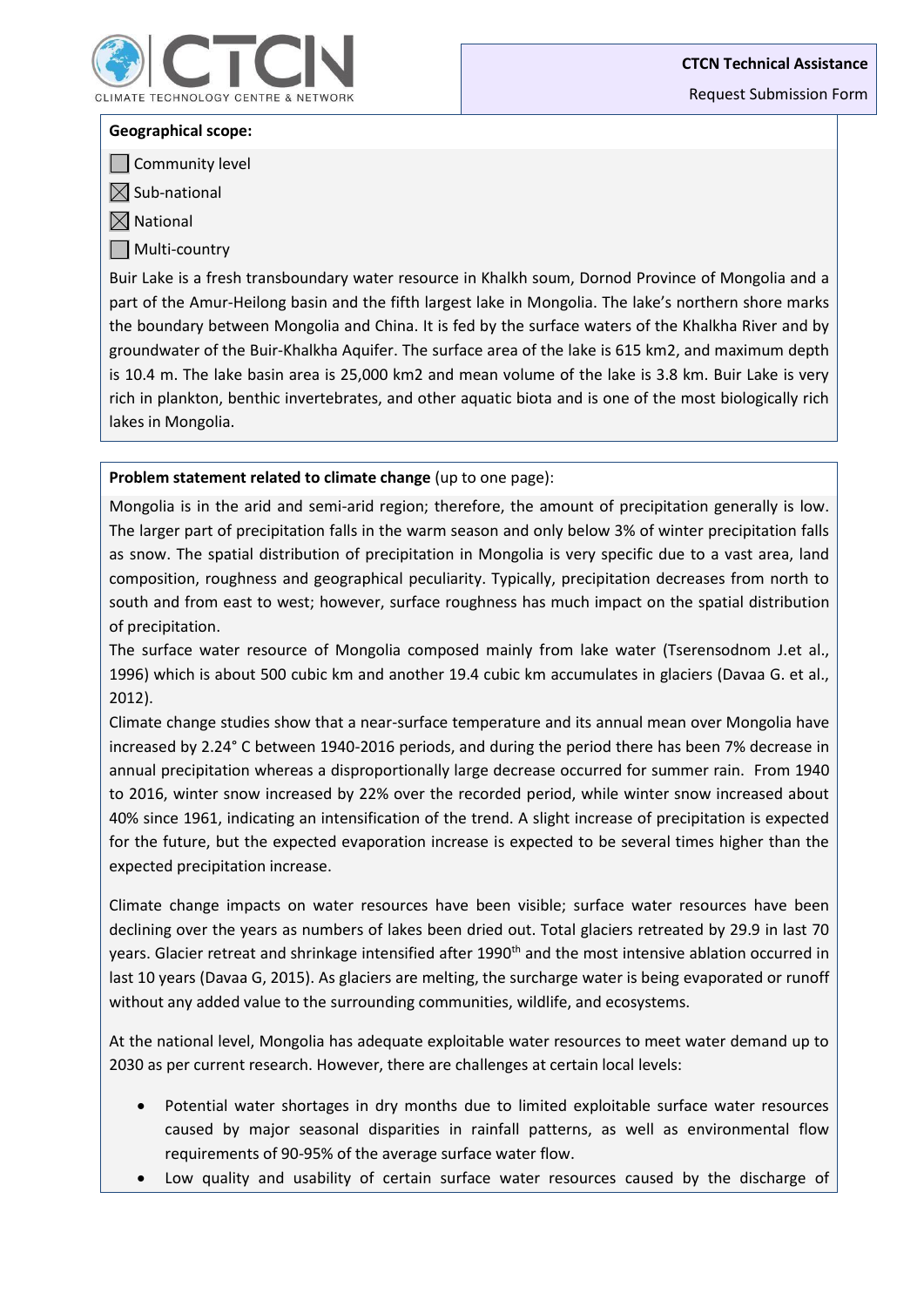

untreated municipal and industrial effluent to water bodies.

- Low quality of ground water in shallow wells and temporary ponds due to washed pollutants and minerals from surface.
- Limited potential for development of surface water resources, such as hydropower and irrigation dams and for water transfers.

Hydrologically, many wetlands and China's fifth largest lake, the iconic Hulun (also known as the Dalai) Lake depend on the Buir Aquifer. The hydrological connectivity involves a series of subsystems with dependent ecosystems. The Buir Lake, the Hulun Lake, wetlands, and a considerable part of the grasslands of Mongolia's Dornod province largely depend on the Buir-Khalkha aquifer.

Older studies suggest that the groundwater table declined by 0.5–1.3 m from the 1980s to the 1990s (Zhao et al., 1999). Several newer studies indicate that this decline has continued and accelerated since 2011 (Shengli Tao, et al. 2015; Zhaofei Liu, et al. 2019). In case of a further decline of the groundwater the grasslands are likely to further deteriorate and the water level in the Buir lake will further decline. Subsequently, dropping water levels in the Buir Lake also affect the outflow of the lake and, therefore, the flow of the Orshun River will impact the various wetlands connecting the Buir and the Hulun Lakes, which are largely Ramsar listed.

These impacts will severely influence the local communities and their livelihoods, which are directly dependent on natural resources and related ecosystem services and functions.

## Past and on-going efforts to address the problem (up to half a page):

From 2012-2018, Mongolia has successfully implemented the project funded by Adaptation Fund, *"Ecosystem Based Adaptation Approach to Maintaining Water Security in Critical Water Catchments".* Through this project, climate-smart and ecosystem-based adaptation techniques with both simple and high impact technologies such as advanced irrigation systems and rehabilitation of natural springs were piloted in the Altai Mountain/Great Lakes Basin and the Eastern Steppe regions of Mongolia. Scaling up such measure are highly requested by local administrations and communities. With climate change impacts becoming evident and effecting rural livelihoods of communities, there is an increasing need for adaptation measures at the local level.

Additionally, high mountain water accumulation, glacier melt water and precipitation conservation and sustainable water resources management measures planned in the western part of Mongolia are included in the currently formulating Mongolia/ADB's programme to the GCF.

#### **Specific technology<sup>1</sup> barriers** (up to one page):

**.** 

Changes due to climate change, including in temperature, rain and snowfall patterns, permafrost melting and glacial coverage in elevated areas affect the availability of fresh water. With such a complexity of factors impacting the ecological balance needed for sustainable agricultural livelihoods, an integrated ecosystems approach, fully informed by science-based studies, is needed for effective management of natural resources, particularly of water and pasture both for livestock and wildlife.

<sup>&</sup>lt;sup>1</sup> "any equipment, techniques, practical knowledge and skills needed for reducing greenhouse gas emissions *and adapting to climate change" (Special Report on Technology Transfer, IPCC, 2000)*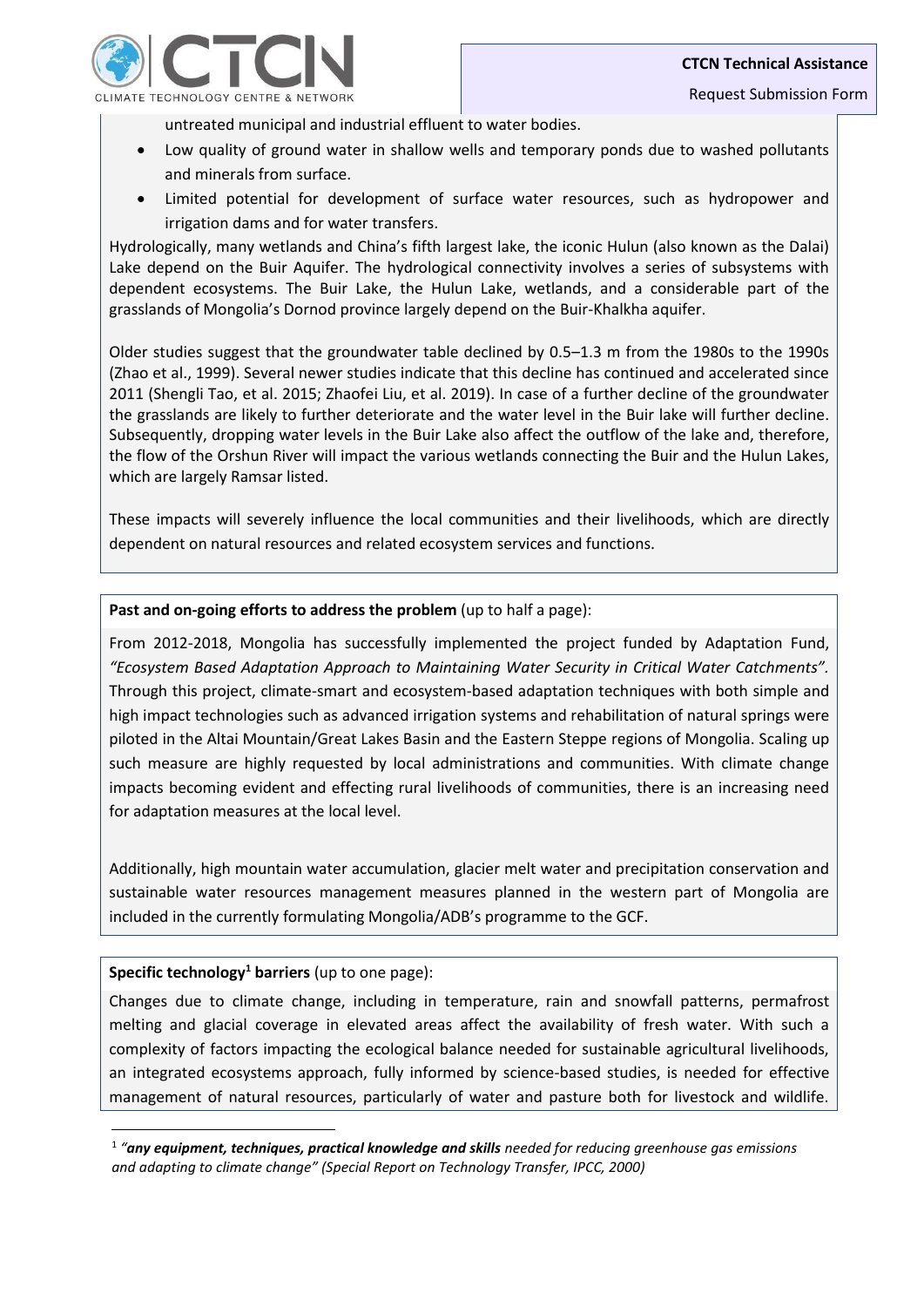

Specially, the environmental water aspects are less addressed.

As mentioned, previously done a couple pilot or project scale activities in addressing ecosystem-based water management but, the approach needs to be further studied and evaluated in alignment with national planning.

Overall, due to the complexity of this issue, lack of technical capacities at the national and local levels as well as the relative new concept of climate impact assessments, baseline settings, ecosystem-based approaches, sustainable water resources management has not yet been advanced in its implementation.

| Sectors:                                                 |                                                  |              |                                      |  |
|----------------------------------------------------------|--------------------------------------------------|--------------|--------------------------------------|--|
| Please indicate the main sectors related to the request: |                                                  |              |                                      |  |
| Coastal zones                                            | Early Warning and<br>Environmental<br>Assessment | Human Health | Infrastructure and<br>Urban planning |  |
| Marine and<br><b>Fisheries</b>                           | $\boxtimes$ Water                                | Agriculture  | Carbon fixation                      |  |
| <b>Energy Efficiency</b>                                 | Forestry                                         | Industry     | Renewable energy                     |  |
| Transport                                                | Waste<br>management                              |              |                                      |  |
| Please add other relevant sectors:                       |                                                  |              |                                      |  |
|                                                          |                                                  |              |                                      |  |
| Cross-sectoral enablers and approaches:                  |                                                  |              |                                      |  |

| Please indicate the main cross-sectoral enablers and approaches |                                                |                                        |                 |  |
|-----------------------------------------------------------------|------------------------------------------------|----------------------------------------|-----------------|--|
| Communication<br>and awareness                                  | Economics and<br>financial decision-<br>making | $\boxtimes$ Governance and<br>planning | Community based |  |
| Disaster risk<br>reduction                                      | $\bowtie$ Ecosystems and<br>biodiversity       | Gender                                 |                 |  |

**Technical assistance requested** (up to one page):

This request aims to conduct an assessment to enhance climate resilience and adaptation, water security for local populations, and sustainability of the ecosystem services of the highly vulnerable ecosystem and its dependent population in semi-arid area of Buir Lake in Mongolia. Therefore the proposed activities focus on benefits for both ecological and human water use needs through the development and testing of tools that support adapting and enhancing the water basin ecosystem for the benefit of local livelihood and security of wildlife. This would be achieved through baseline status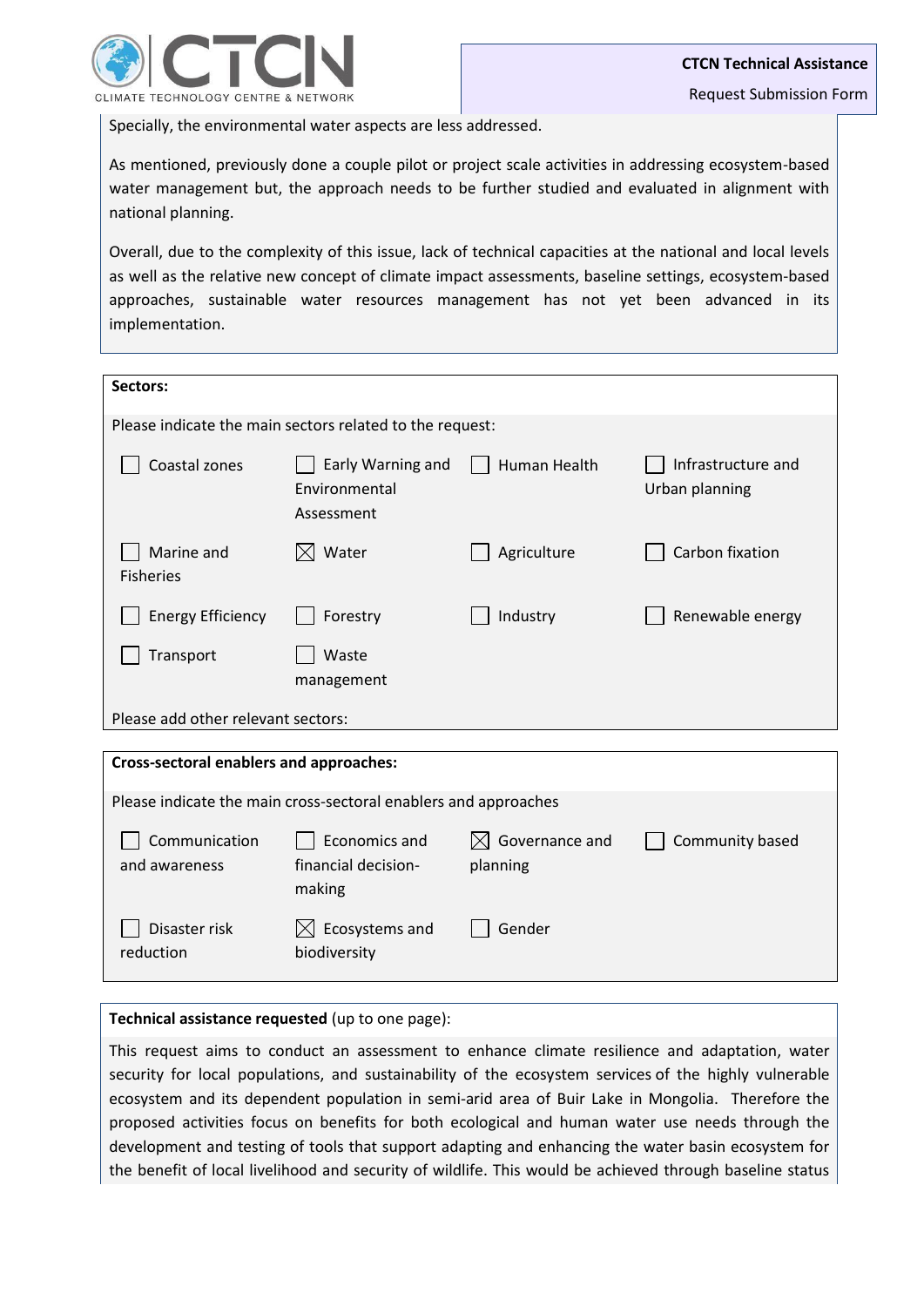### **CTCN Technical Assistance**



#### Request Submission Form

evaluation of Buir Lake water resources and ecosystems, considering the options for the ecosystembased management of Buir Lake reservoirs, dams, canals and irrigation systems, by using nature-based solutions (NBS) as the preferred response option in a specific pilot area. The experiences from the piloting work would feed into a Green Climate Fund project Concept Note for possible upscaling of resilience efforts in a broader area.

These NBS should focus on enabling collection and accumulation of the glacier melt water, spring snow melt water and heavy summer rain and flood water from the mountains and hill sides. Some options for increasing water storage and thereby climate resilience, could include collection of water in river bed associated ponds, and distribution of water through restored or slightly modified water channels. The aim of such measures will be to build climate resilience of the local communities, as well as reverse the current trend of rapid degradation of pastures and grasslands for livestock and wildlife.

To be able to successfully implement these proposed NBS interventions, it is necessary to determine where they are most needed and most efficient. Therefore, the proposed pilot activities will focus on establishing the information base and local capacity for decision making on location and design of the NBS in view of addressing the climate challenges in Buir Lake.

These aims will be achieved through pilot activities for improved data and information and assessment tools that can support more sustainable management of water basins of the country.

Project outputs will include updated, accessible and available consolidated eco-hydrological data, integrated hydrological assessment model, climate impact and vulnerability analysis for Buir Lake and adaptation strategy roadmap and methodological guideline for adaptation plan for similar water sources and ecosystems. These will be achieved through following activities:

- 1. Improving data and information availability for decision-making relating to Buir Lake baseline. Data and information is the basis for any climate related study or intervention, and the quality and availability of the data is a prerequisite to design of suitable and efficient interventions to manage ecosystem in whole. It is proposed to focus on developing a data and information solution that:
	- Identifies bio-tops and isobaths of the lake ecosystem and develop a topographic mapping, which will inform the bathymetric curve;
	- Offers near real time data which is essential for evaluation of the current status related to climate impact;
	- Provides reliable forecasts for the coming weeks and season; and
	- Can be validated and adjusted based on available ground observations.
- 2. Conduct climate change impact and vulnerability analysis. Under this component the project proposes to conduct climate change projections downscaled for the Buir Lake area and modelling of climate impacts and pressures on Buir Lake derived from applying climate change scenarios on the established hydrological model of the lake baseline. These will support decision-making regarding necessary interventions and evaluation of the available management options.
- 3. Develop a climate change adaptation roadmap for Buir Lake enabling strategic approach to climate change adaptation in basin and a methodological guideline document for adaptation plan development for similar ponds or lake ecosystems in Mongolia.
- 4. Training and capacity building. Local stakeholders should have the capacity and knowledge to apply and actively utilize the tools, knowledge and guideline by participating in developing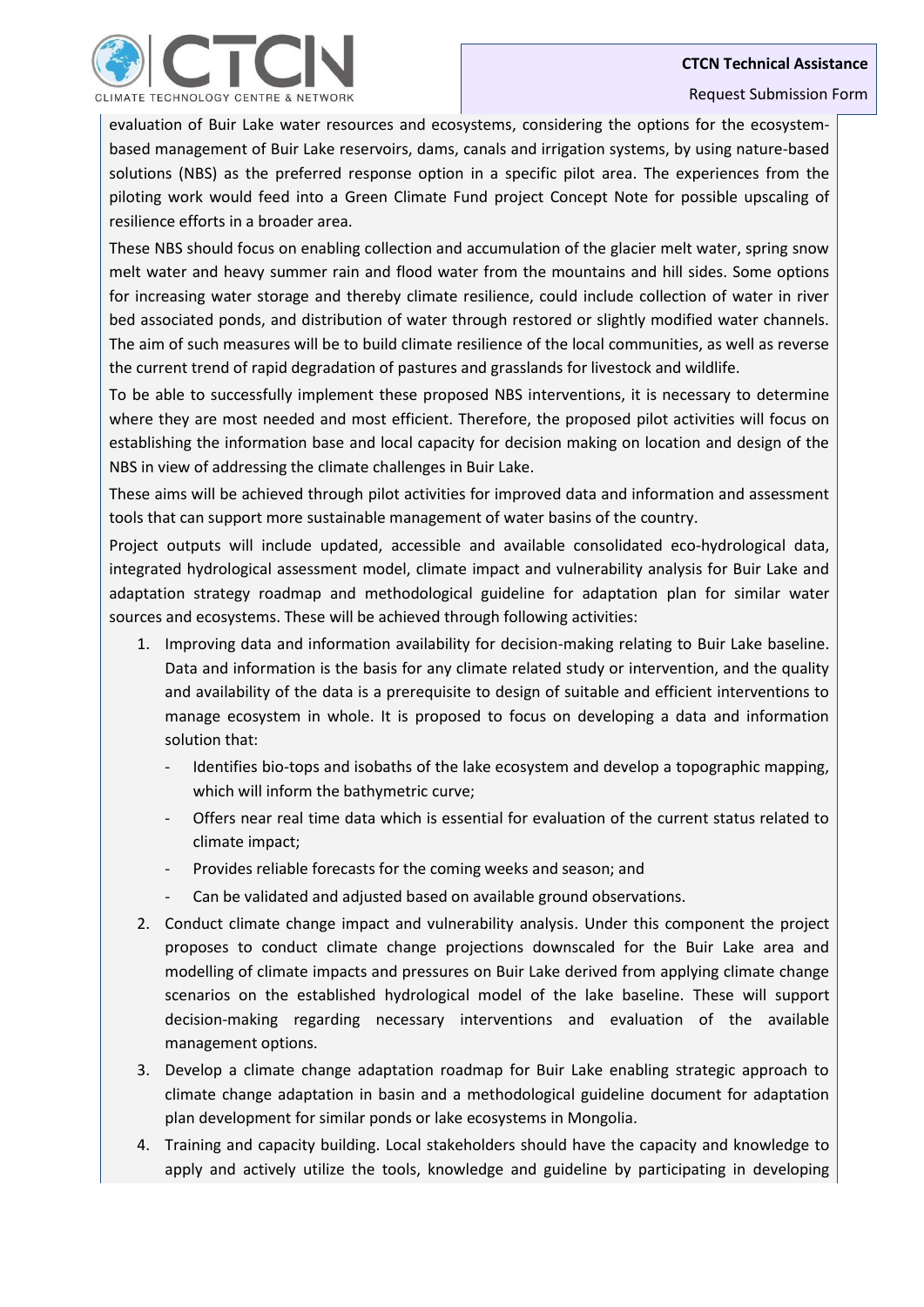

these researches and tools. It is therefore proposed that the project activities have active involvement of Mongolian stakeholders in providing inputs on aspects that are relevant for the local context in Mongolia. Further, the proposed project will include training of Mongolian stakeholders, including policy-developers, technical staff, and relevant agencies in country.

The proposed activities support an approach that is harmonized with local ecosystems and will support in strengthening local climate resilience and adaptation capacity.

This technical assistance will provide an informed basis for development of a draft GCF Concept Note for upscaling activities in a broader area.

### **Expected timeframe:**

Please indicate the expected duration period for the requested technical assistance. Please note CTCN technical assistance is limited to a maximum duration of 12 months.

## **Anticipated gender and other co-benefits from the technical assistance:**

Please describe the activities with gender linkages as well as the anticipated gender and other cobenefits (e.g. biodiversity, economic, social, cultural, etc.) that are likely to be generated as a result of the technical assistance.

For more information you can find guidelines on the CTCN's website here: https://www.ctc-n.org/technologies/ctcn-gender-mainstreaming-tool-response-plan-development

Further reading on gender can be found on the CTCN website here: https://www.ctc-n.org/technology-sectors/gender

#### **Key stakeholders:**

Please list the stakeholders who will be involved in the implementation of the requested CTCN technical assistance and describe their role during the implementation (for example, government agencies and ministries, academic institutions and universities, private sector, community organizations, civil society, etc.).

| <b>Stakeholders</b>                             | Role to support the implementation of the technical assistance |
|-------------------------------------------------|----------------------------------------------------------------|
| <b>National Designated Entity</b>               | Ministry of Environment and Tourism                            |
| <b>Request Applicant</b>                        | Ministry of Environment and Tourism                            |
| Please add as many<br>stakeholders and lines as | National Agency for Meteorology and Environmental Monitoring   |
| required.                                       | <b>Water Agency</b>                                            |
|                                                 | National Committee on Water                                    |
|                                                 | <b>Environment and Climate Fund</b>                            |
|                                                 | Climate Research and Cooperation Center                        |
|                                                 | Provincial (Aimag) Environment Department                      |
|                                                 | <b>Local Communities</b>                                       |
|                                                 | Experts                                                        |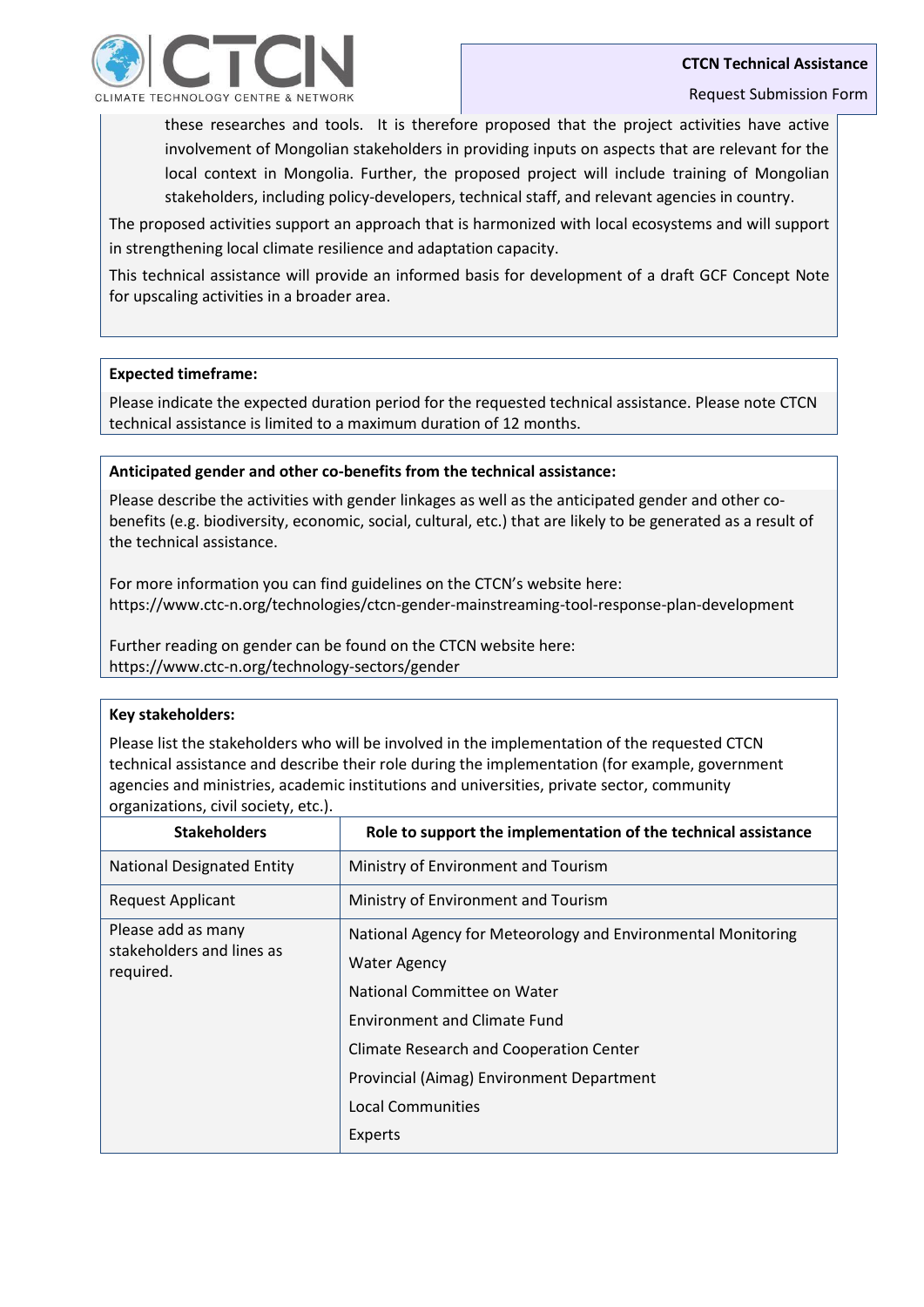**Alignment with national priorities** (up to 2000 characters including spaces):

Considering the changes happened and projected for water resources in Mongolia, the national policies such as National Policy on Water (2010), Green Development Policy (2014), National Action Programme on Climate Change (2011), Mongolia's Sustainable Development Vision 2030 (2016), and Mongolia's Nationally Determined Contribution (2019) all reflected the adaptation needs for water resources including the conservation and efficient use of water resources, sustainable management and adaptation strategy etc. Therefore, the project objectives are fully aligned with national adaptation priorities and with the Integrated Water Basin Management Plan for the target area, which was elaborated in line with the Mongolian Law on Water.

| Reference document<br>(please include date of<br>document) | <b>Extract</b> (please include chapter, page number, etc.).                                                                                         |
|------------------------------------------------------------|-----------------------------------------------------------------------------------------------------------------------------------------------------|
| <b>Nationally Determined</b><br>Contribution (NDC)         | Direct alignment and contribution to NDC implementation is required for<br>all CTCN technical assistances. Please include a direct reference to the |
|                                                            | INDC/NDC document (chapter, page number, etc.).                                                                                                     |
| <b>Technology Needs</b>                                    |                                                                                                                                                     |
| Assessment                                                 |                                                                                                                                                     |
| <b>National Adaptation Plans</b>                           |                                                                                                                                                     |
| <b>Nationally Appropriate</b>                              |                                                                                                                                                     |
| <b>Mitigation Actions</b>                                  |                                                                                                                                                     |
| Add others here as                                         |                                                                                                                                                     |
| relevant                                                   |                                                                                                                                                     |

**Development of the request** (up to 2000 characters including spaces):

Sustainable water basin management and development of adaptation strategy in water resources is a priority activity identified under the newly approved NDC and the GCF Country Programme. During the development of both these documents multi governmental, non-governmental, civil society, and other relevant stakeholders were engaged, who identified their priorities at sectoral level and the dedicated Working group (consisting 30-40 experts) further analyzed and sorted for the final selection.

The development of this specific technical request had involve relevant core and line ministries' also agencies experts teaming with the GCF in-country Secretariat and the Focal point for the NDA.

## **Background documents and other information relevant for the request:**

- Please list all relevant documents that will help the CTCN analyse the context of the request and national priorities. Please note that all documents listed/provided should be mentioned in this request in the relevant section(s), and that their linkages with the request should be clearly indicated. For each document, please provide web-links (if available) or attach to the submission form. Please add any other relevant information as required.
- Please indicate if this request has been developed with the support of the CTCN Request Incubator.

## **OPTIONAL: Linkages to Green Climate Fund Readiness and Preparatory Support**

The CTCN is collaborating with the GCF in order to facilitate access to environmentally sound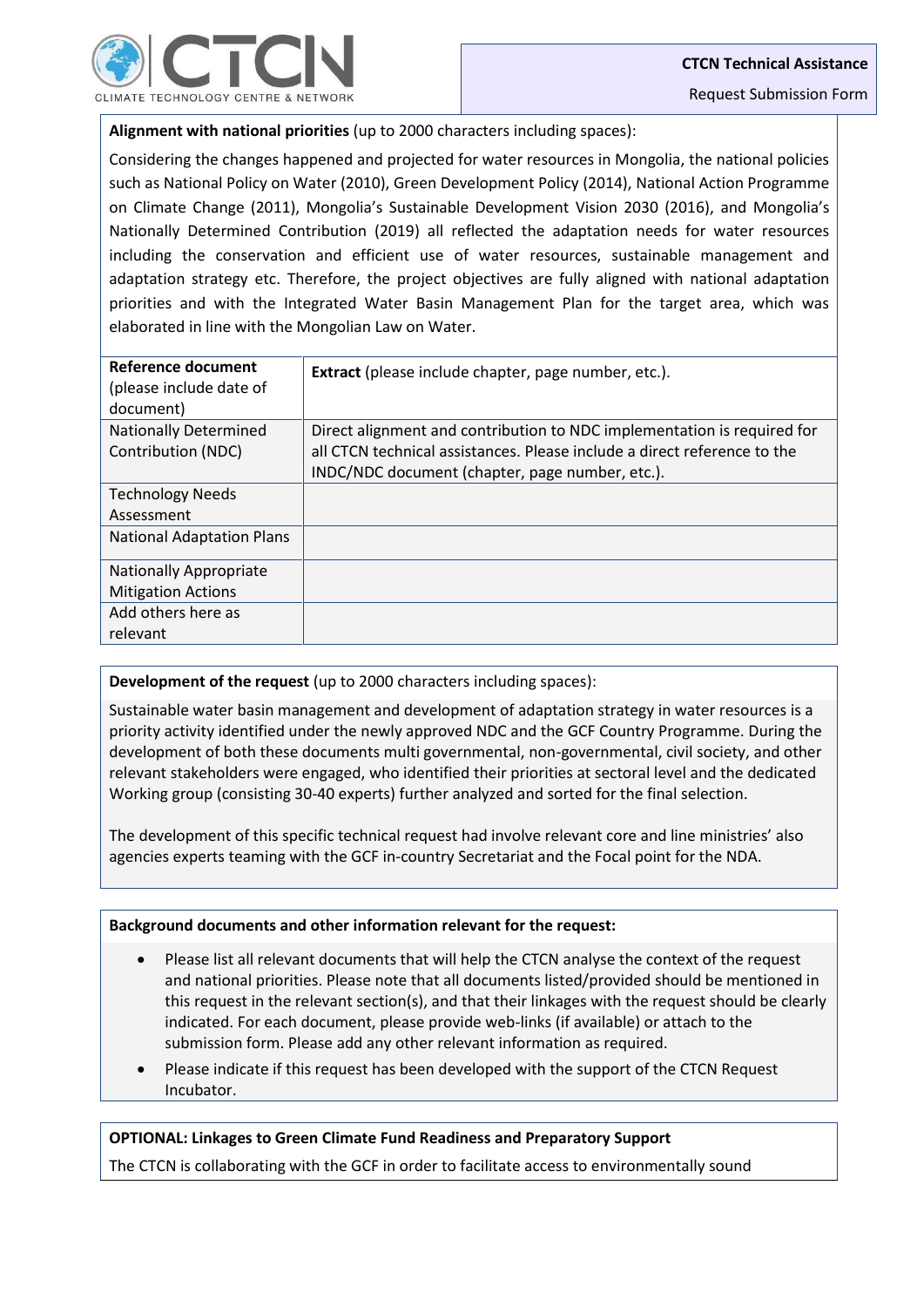

technologies that address climate change and its effects, including through the provision of readiness and preparatory support delivered directly to countries through their GCF NDA. These actions are in line with the guidance of the GCF Board (Decision B.14/02) and the UNFCCC, particularly paragraphs 4 and 7 of 14/CP.22 that addresses Linkages between the Technology and the Financial Mechanisms<sup>2</sup>. The CTCN is therefore implementing some of its technical assistance using GCF readiness funds accessed via the country's NDA. Any application for GCF support, including the amount of support provided, is subject to the terms and conditions of the GCF and should be developed in conjunction with the NDA.

Please indicate whether this request has been identified as preliminarily eligible by the NDA to be considered for readiness support from the GCF.

Initial engagement: The GCF NDA of the requesting country has been engaged in the design of this request and the NDA will be involved in the further process leading to an official agreement for accessing GCF readiness support.

 $\boxtimes$  Advanced engagement (preferred): The GCF NDA of the requesting country has been directly involved in the design of this request and is a co-signer of this request, the signature indicating provisional agreement to use readiness national funds to support the implementation of the technical assistance.

NDA name: BATJARGAL Zamba

Date: 15<sup>th</sup> June 2020

Signature:

# **Monitoring and impact of the assistance:**

By signing this request, I affirm that processes are in place in the country to monitor and evaluate the technical assistance provided by the CTCN. I understand that these processes will be explicitly identified in the CTCN Response Plan and that they will be used in the country to monitor the implementation of the technical assistance following standard CTCN procedures.

I understand that, after the completion of the requested assistance, I shall support CTCN efforts to measure the success and effects of the support provided, including its short, medium and long-term impacts in the country.

## **Signature:**

NDE name: ANAND Tsog

1

Date: 15<sup>th</sup> June 2020

<sup>2</sup> Please see:

https://unfccc.int/files/meetings/marrakech\_nov\_2016/application/pdf/auv\_cop22\_i8b\_tm\_fm.pdf